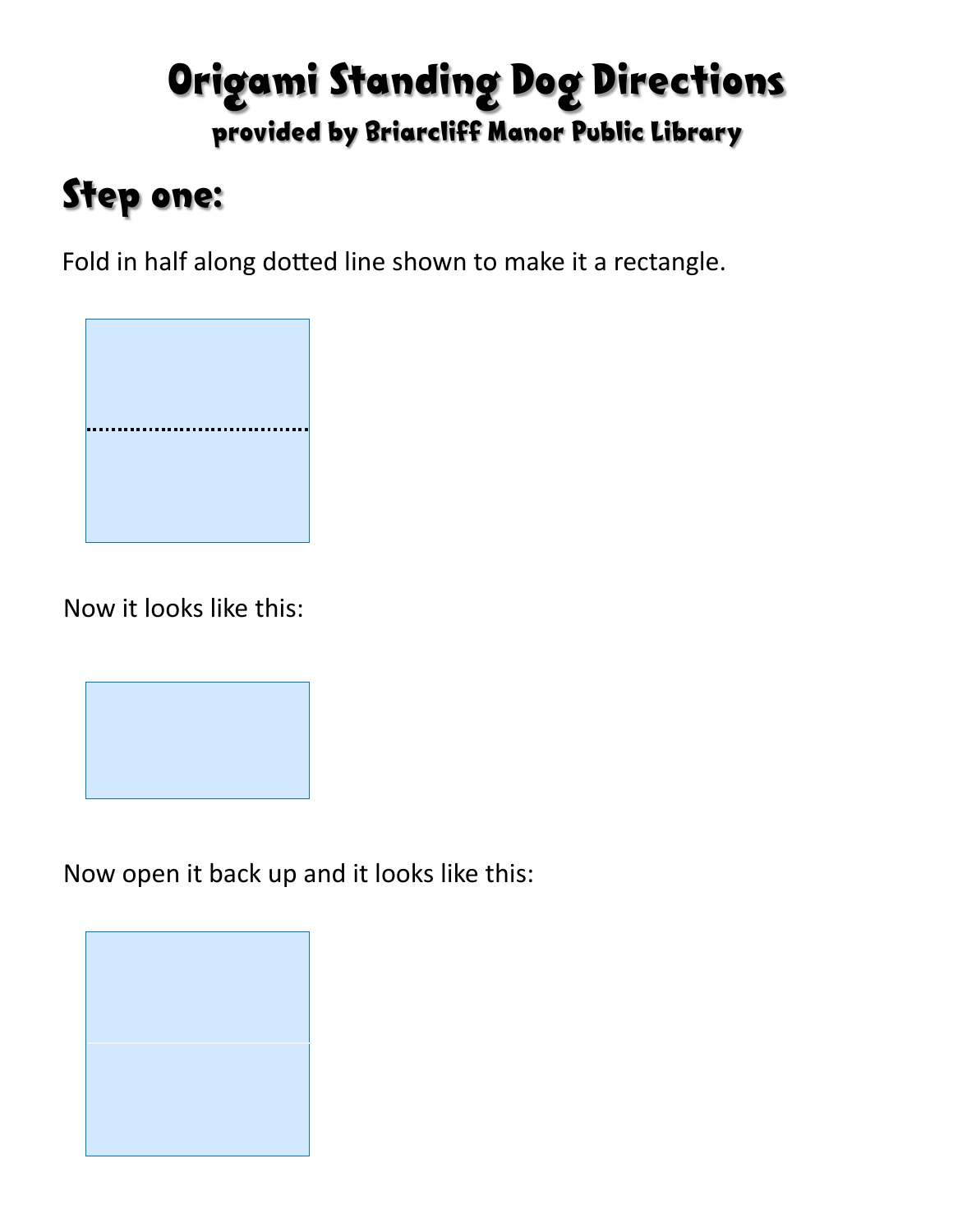#### Step two:

Turn the paper so it looks like this:



Fold it in half along the dotted line shown to make a rectangle:



Now open it back up and it looks like this:

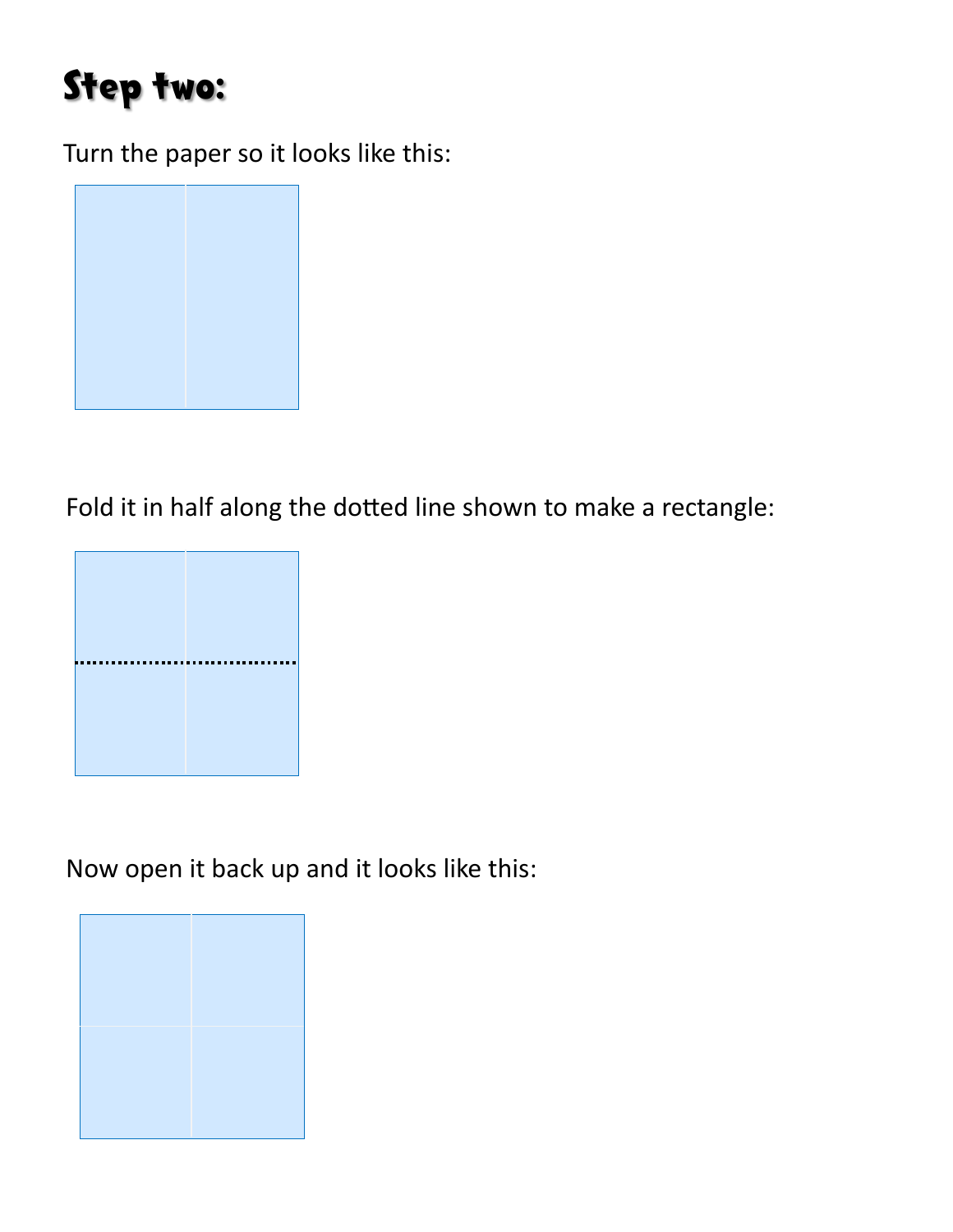# Step three:

Fold the corners into the center along the dotted lines shown. [The outer edges of the paper should line up with the creases. You are dividing each of those 4 "squares" (shown by the creases) in half diagonally.]



It should like like this:

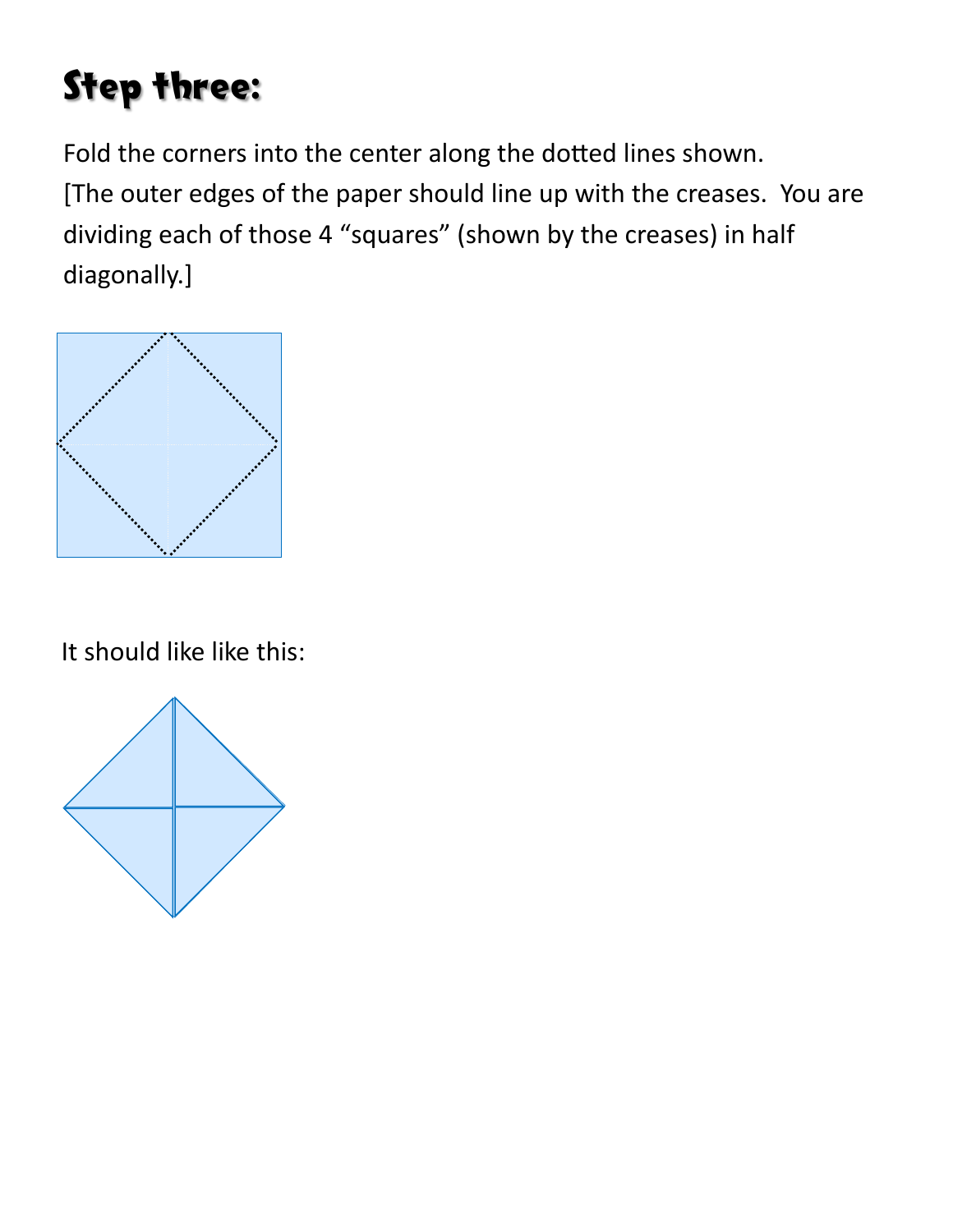## Step four:

Position the paper like this:



Unfold the left flap so it looks like this:



Fold along the dotted line so that the outer point is just at that fold line:



It should like like this:

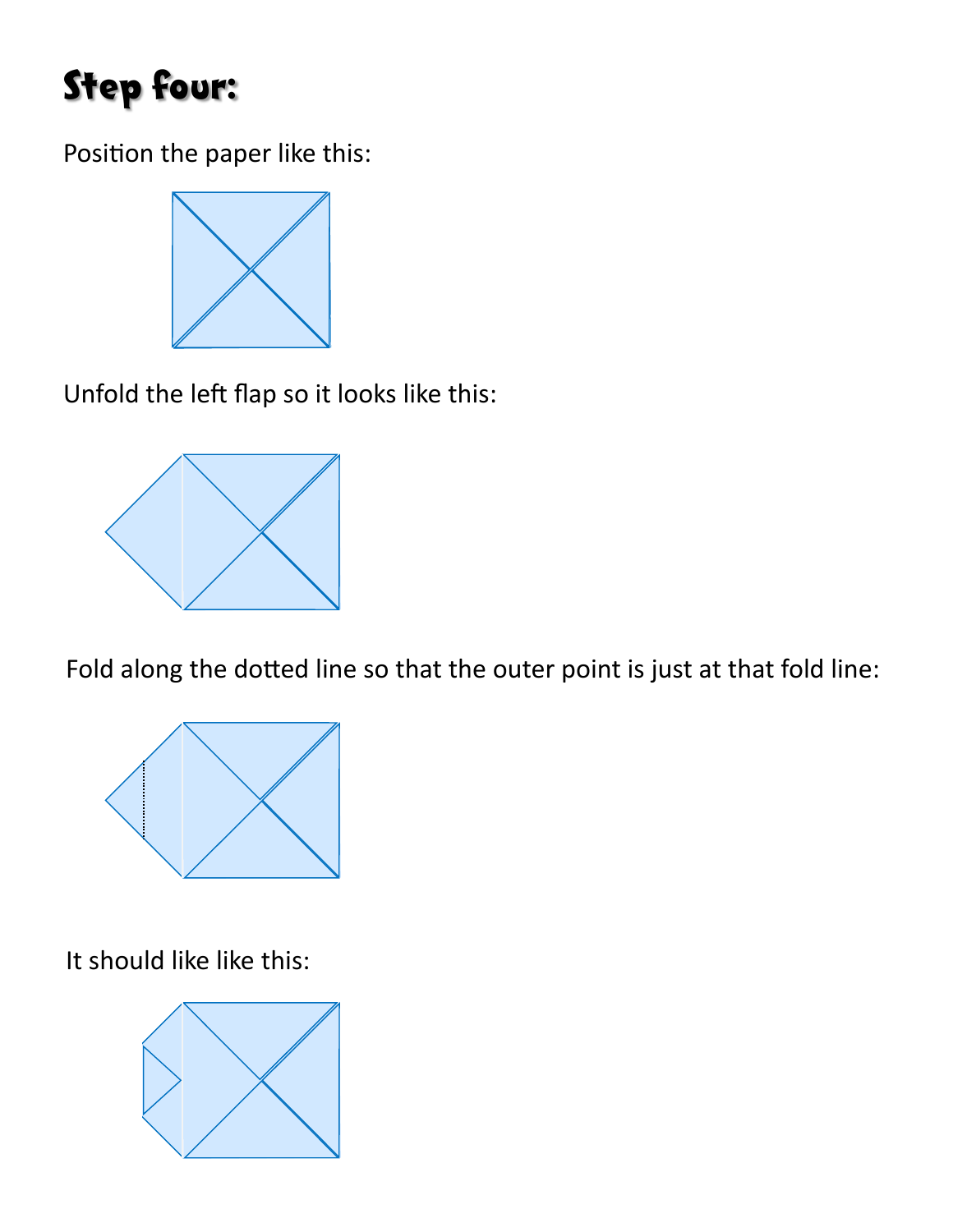# Step five:

Now there are only 3 of our "triangles" left. Two on top/bottom and one on the right. The one on the right (which is the one opposite the one we just did a fold with) is the one we are going to fold next.

We are going to fold the point back away from the center along the dottled line shown.



It should like like this:



Now fold the left side in again along the fold line that was there from before (show above in grey). It should now look like this:

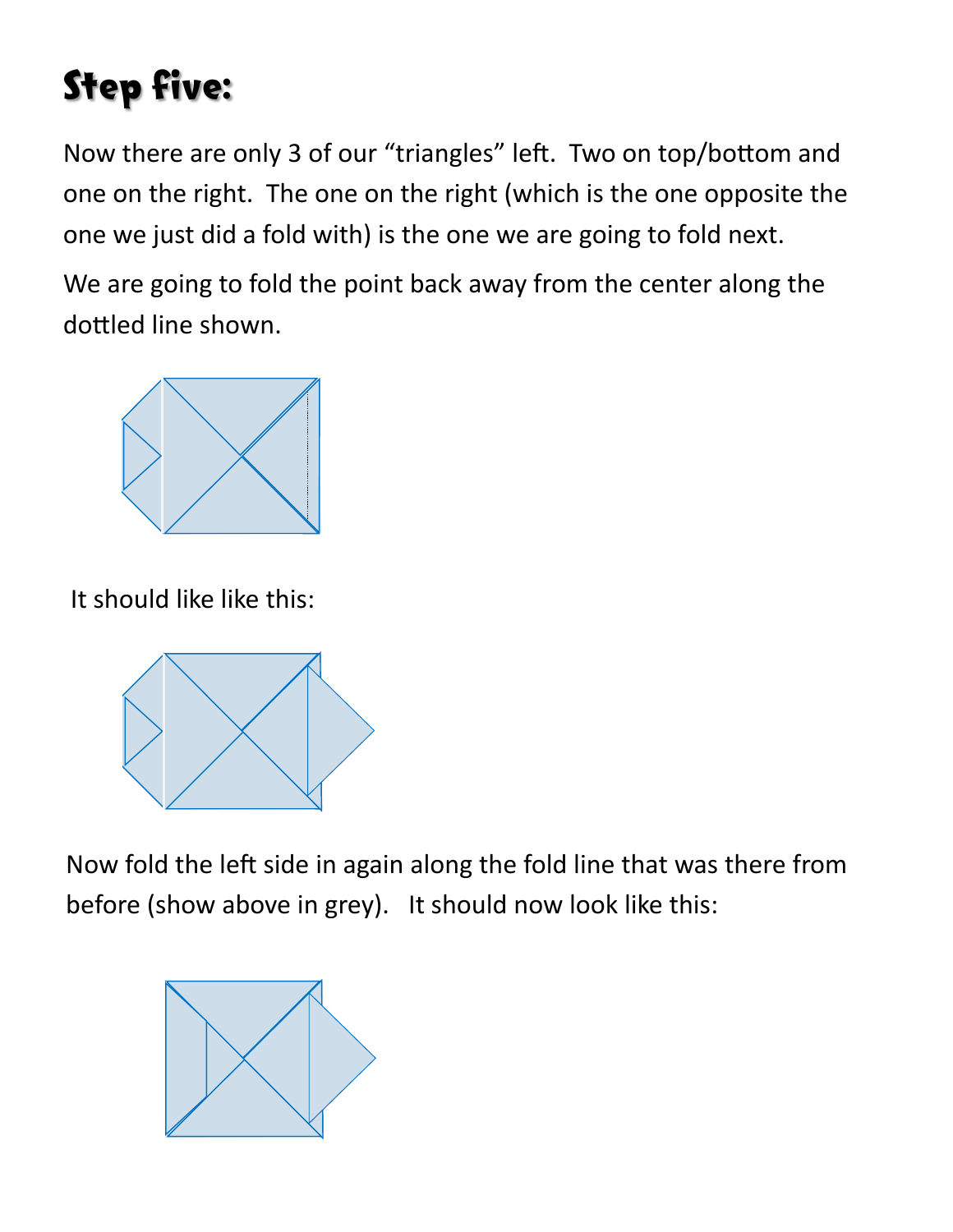# Step six:

Now fold the the whole thing in half along the dotted line shown by bringing the top edge down to line up with the bottom edge.



It should like like this:



# Step seven:

Now lie it down on the table so it looks like the picture above and let go. The top will pop up from the fold a bit, letting you see how it is folded inside. Untuck/unfold that top big triangle...pull it all the way out and then just push that half fold you did in Step six down again. It will then look like this:

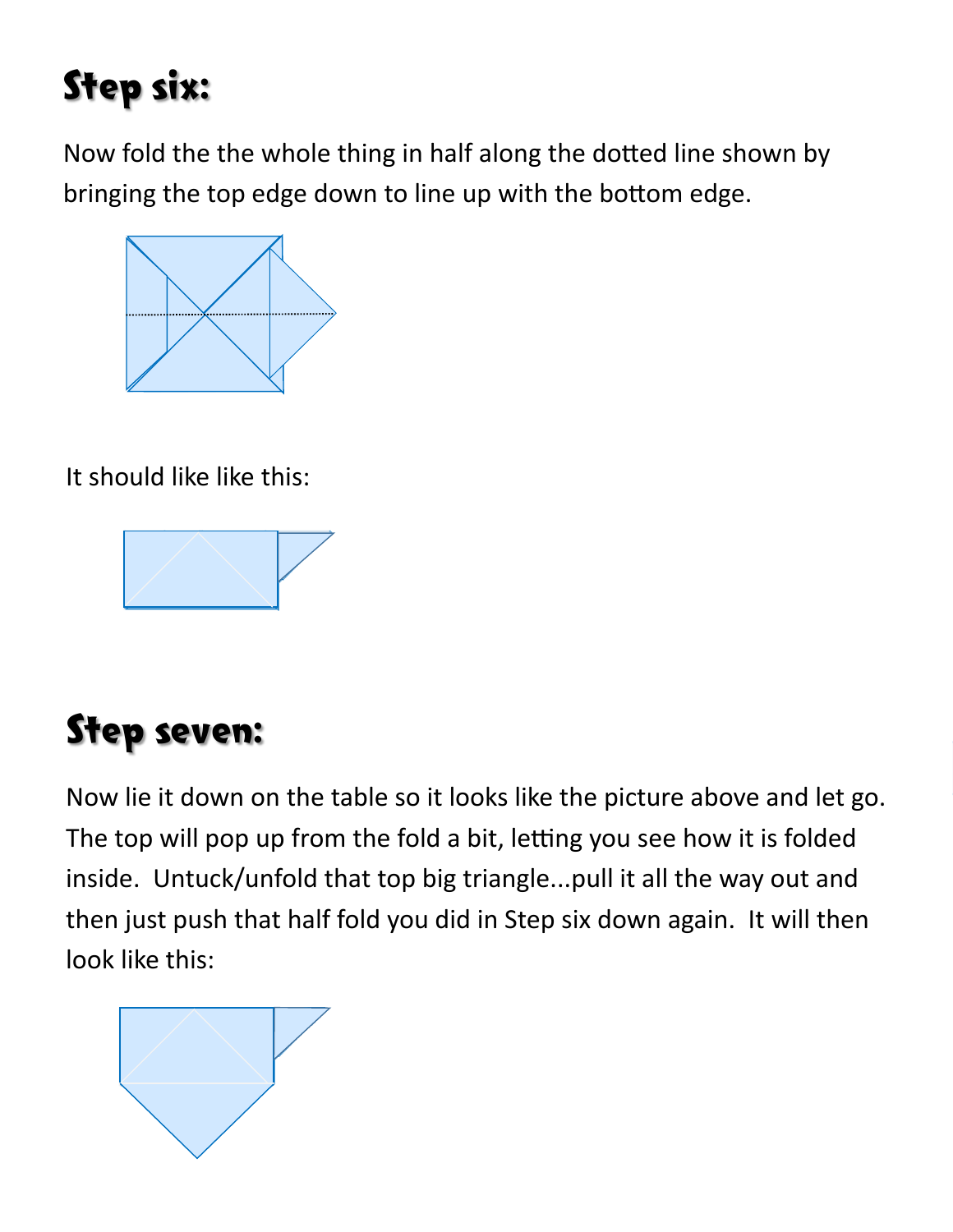# Step eight:

Now take hold of that edge marked green and fold it up along the dotted line shown.



It should like like this:



# Step nine:

Now you flip it over left to right. The sticking out triangle should now be on the other side. Do you see the rectangle shape? Lift that rectangle slightly to reveal the big triange folded underneath. Untuck/unfold that triangle so it is all the way out and push the rectangle fold back down so the triange is now sticking out and down like this:

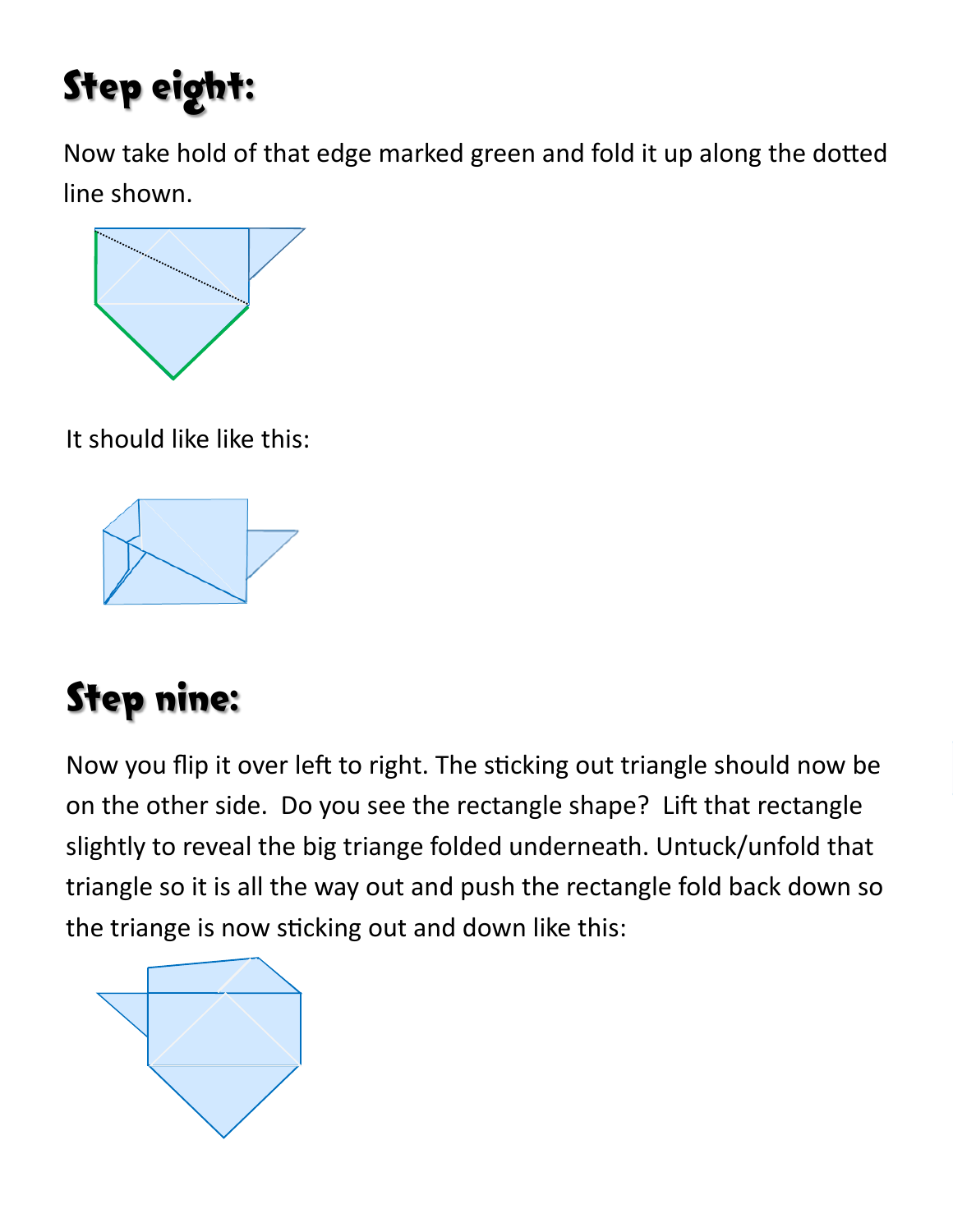## Step ten:

Now take hold of that edge marked green and fold it up along the dotted line shown. Those green edges will line up with the edge shown in purple.



It should now look like this:



# Step eleven:

Do you see the diagonal fold line above (in grey)? Do you see how that fold line is the diagonal of a right triangle? That same fold line is on both sides. Refold those right triangles down on that fold line on both sides. It should look like this: